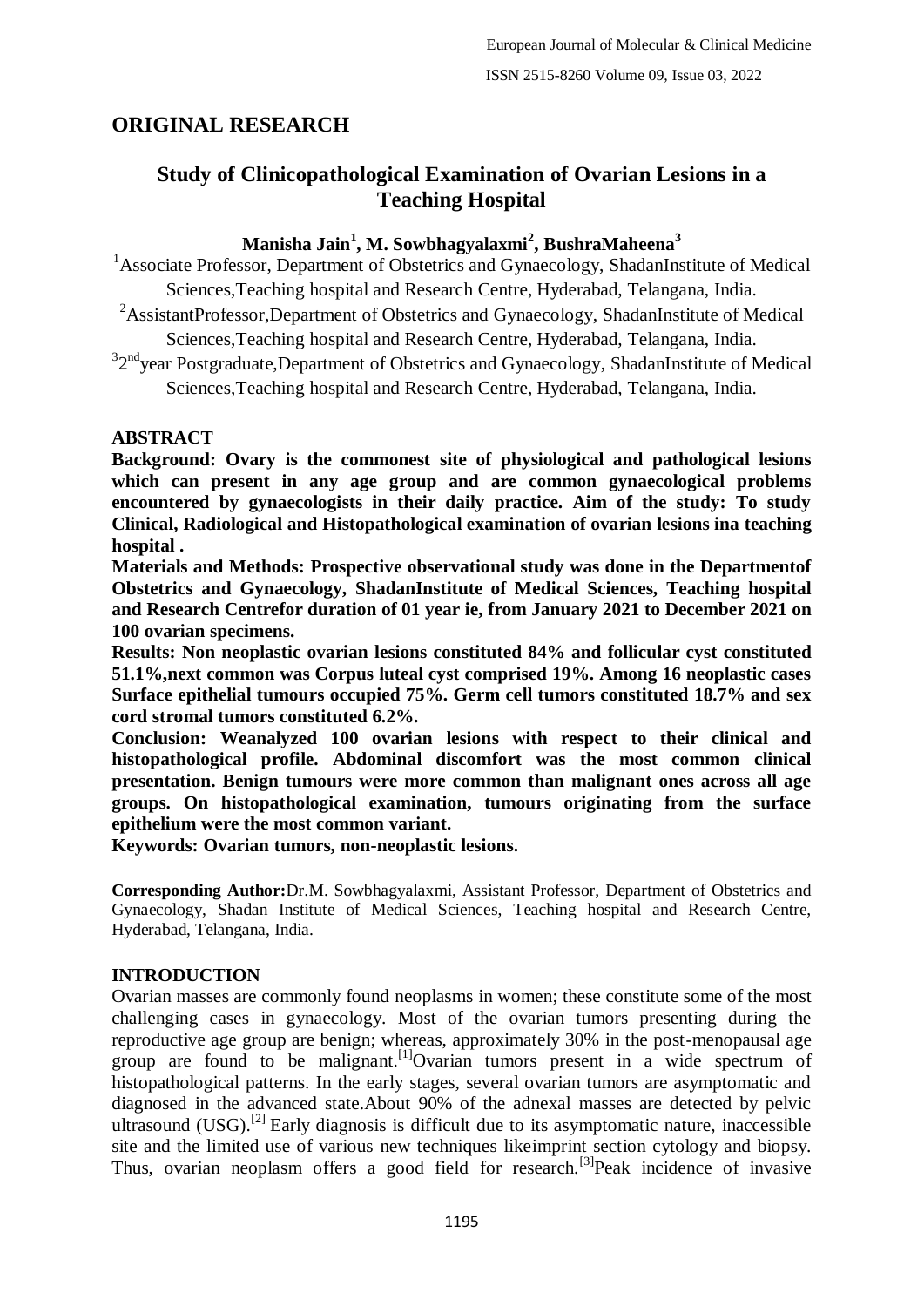epithelial ovarian cancer is at 50-60 year of age. About 30% of ovarian neoplasms in postmenopausal women are malignant, whereas only about 7% of ovarian epithelial tumours in the premenopausal patient are frankly malignant. Prognosis of ovarian tumours in women under 40yr of age have greater a chance of recovery than older patient.<sup>[4]</sup>Ovarian tumour and non-neoplastic lesions present a great challenge to gynecological oncologist. Certain nonneoplastic lesions of the ovary frequently form a pelvic mass and potentially mimic an ovarian neoplasm. Their proper recognition and classification are therefore important to allow appropriate therapy.<sup>[5]</sup>

They can be seen in all age groups and can be physiological or pathological cysts. Physiological cysts are mainly follicular and luteal cysts and need no treatment unless cysts are complicated. Pathological cysts can be benign or malignant. Benign tumors are more common in young females while malignant ones are common in elderly females.<sup>[6]</sup>

According to World Health Organization histological classification, ovarian tumors are subdivided into 9 main categories as per tissue of origin -surface epithelial tumors, sex cord stromal tumors, lipid cell tumors, germ cell tumors, gonadoblastomas, soft tissue tumors not specific to the ovary, unclassified tumours, metastatic tumors and tumour like conditions. 7 About 70 to 80% of primary ovarian tumors are of epithelial origin, 10% of stromal origin and 5% of germ cell origin, while remainder fall in other categories.<sup>[7]</sup>

Epithelial tumors can be split into 5basic histological groups - serous (80%), mucinous (5%), endometroid (10%), clear cell (5%) and brenners tumors.<sup>[4]</sup> In the first two decades of life, almost 70% of ovarian tumors are of germ cell origin, and one third of these are malignant.<sup>[8]</sup>

The most common type of malignant germ cell tumours are dysgerminomas, immature teratomas, and endodermal sinus tumours. Sex cord stromal tumours include granulosa, theca, sertoli or leydig cell tumours.

Serous cystadenoma is the most common benign tumour followed by mucinous cystadenoma and mature cystic teratoma. Metastatic tumours to the ovaries are most frequently from the breast and gastrointestinal tract.<sup>[9]</sup>

#### **The aim of the study:**

To study Clinical and Histopathological examination of ovarian lesions ina teaching hospital.

## **MATERIALS & METHODS**

Ethical institutional permission was taken.

Prospective observational study was done in the department of OBG at Shadan medical college and Hospital for duration of 01 year ie, from January 2021 to December 2021 on100 ovarian specimens.

#### **Inclusion criteria**

- Age  $10-70$  years
- Women who underwent surgery for ovariotomy alone or along with hysterectomy.
- Conservatively managed cases

#### **Exclusion criteria**

• Age more than 70 years.

#### **Methodology**

Prospectiveobservational study was done on 100 cases anddemographic details of patients attending gynaecology OPD with the ovarian tumorsincluding patientsage, age at menarche, post-menopausal status, obstetric history, presentingclinical symptoms, and surgery detailsand follow up were collected in the clinical proforma Details of histopathological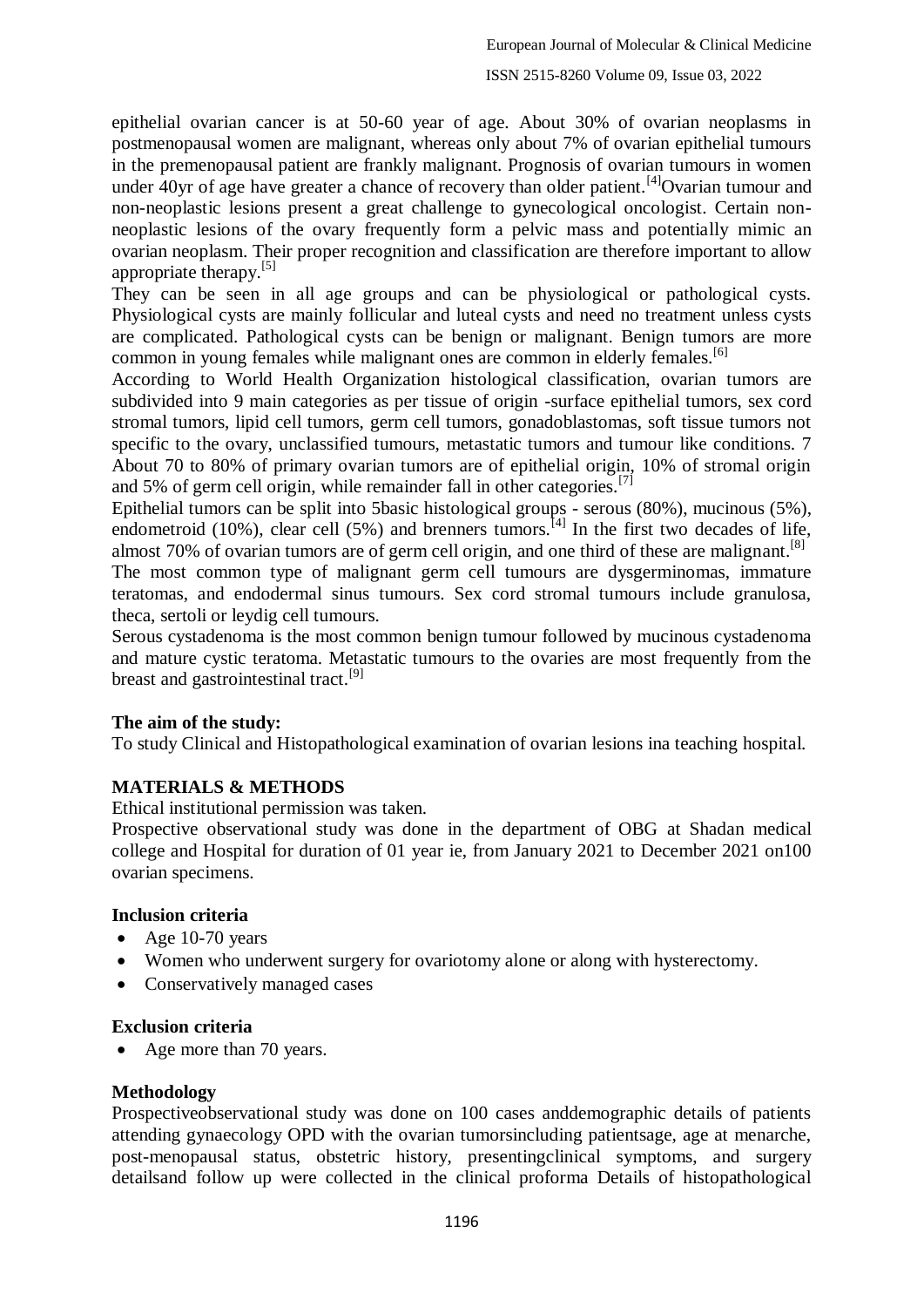examinations of the excised specimenswere noted from the department ofPathologyof our hospital by using stains (Hematoxylin and Eosin).. In case of malignancy, the stage of the disease and treatment details were noted. The histopathological reports (HPR) were based on WHO classification of ovarian tumours (2010). The patients who underwent surgery for ovariotomy alone or along with hysterectomy were included in the study.

#### **Statistical analysis:**

The data were entered in MS EXCEL spreadsheet and expressed in SPSS Version 16.0 (SPSS Inc., Chicago, Illinois, USA). and tables were generated. The data entered Categorical variables were presented in number and percentage  $(\%)$  and continuous variables as mean  $\pm$ SD and median. Frequency distribution tables, bar diagram was used for data presentation. Clinical features, Radiological features and Histopathological features were compared and Sensitivity, Specificity, Positive predictive value and Negative predictive value werecalculated.

#### **RESULTS**

In our study age distribution ranged from 10 to 70 years majority of the cases noted among 31-40 years constituting 37%(37/100) and next common age group was among 21-30 years constituting 26% (26/100), 17% among 41-50 years and 2%(02/100) among 61-70 years. 6%(06/100) 10-20 years .12% (12/100) among 51-60 years.

Multiparous women constituted 75%, primiparous 20%, and nulliparous women 5%.

| <b>Clinical features</b>        | No. of cases | $\frac{6}{6}$ |
|---------------------------------|--------------|---------------|
| <b>Abdominal Pain</b>           | 15           | 15%           |
| <b>Abdominal Discomfort</b>     | 22           | 22%           |
| <b>Urinary Symptoms</b>         | 06           | 06%           |
| Weight Loss                     | 01           | 01%           |
| Dysmenorrhea                    | 11           | 11%           |
| Mass per abdomen                | 08           | 08%           |
| Amenorrhea                      | 12           | 12%           |
| Asymptomatic                    | 19           | 19%           |
| <b>Heavy Menstrual Bleeding</b> | 06           | 06%           |
| Total                           | 100          | 100%          |

**Table 1: Presenting Complaints and Clinical Features**

In our study Abdominal discomfort constituted 22%,Abdominal pain 15%, urinary symptoms 6%,history of weight loss in one patient, Dysmenorrhea in 11%, Mass per abdomen in 8%, Amenorrhea 12%, Heavy Menstrual Bleeding 6% and 10% cases were Asymptomatic. Bilateral ovarian involvement was seen in 20% cases, right ovary was involved in 60 cases (60 %) and left ovary was involved in 20 cases (20%).

| Table 2: USG findings of Non-Neoplastic Ovarian Lesions |  |
|---------------------------------------------------------|--|
|---------------------------------------------------------|--|

| S              | <b>USG</b><br>findings | Non-              | <b>Follicular</b> | <b>Simple</b> | Corpus                   | <b>Haemorrhagic</b> | <b>Endometriosis</b>     | <b>Total</b> |
|----------------|------------------------|-------------------|-------------------|---------------|--------------------------|---------------------|--------------------------|--------------|
| N              | of                     | <b>Specific</b>   | Cyst(43)          | <b>Serous</b> | Luteal                   | $\text{Cyst} (07)$  | <b>Chocolate</b><br>&    | (84)         |
|                | ovarianlesions         | <b>Oophoritis</b> |                   | Cyst          | $\mathbf{C}$ yst         |                     | Cyst(05)                 |              |
|                |                        | (02)              |                   | (11)          | (16)                     |                     |                          |              |
|                | a.Unilocular           | 02(2.3%)          | 43                | 06            | 16                       |                     | $05(5.9\%)$              | 72           |
|                |                        |                   | $(51.1\%)$        | $(7.1\%)$     | (19%)                    |                     |                          | $(85.7\%)$   |
|                | b.Multilocular         | ۰                 |                   | 05            |                          | $07(8.3\%)$         |                          | 12           |
|                |                        |                   |                   | $(5.9\%)$     | $\overline{\phantom{a}}$ |                     |                          | $(14.2\%)$   |
| $\overline{2}$ | Margin                 |                   |                   |               |                          |                     |                          |              |
|                | a. Well defined        | 02(2.3%)          | 43                | 11            | 16                       | $07(8.3\%)$ -       | $\overline{\phantom{0}}$ | 84           |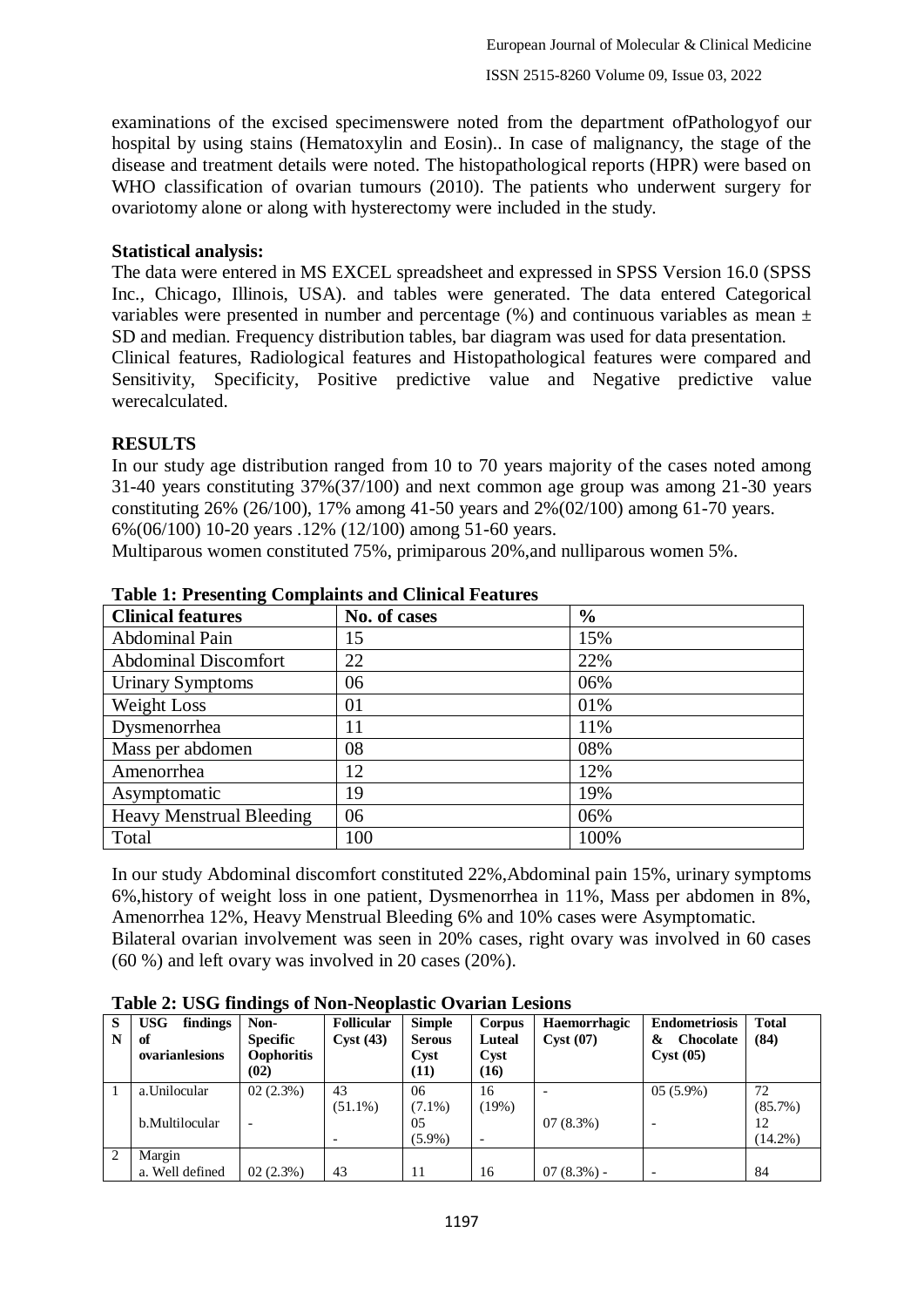- 05 (5.9%)

- 84 (100%)

|                | b. Ill defined |                          | $(51.1\%)$ | (13%)   | (19%)                    |                          |             | (100%)      |
|----------------|----------------|--------------------------|------------|---------|--------------------------|--------------------------|-------------|-------------|
|                |                |                          |            |         | $\overline{\phantom{a}}$ |                          |             |             |
| 3              | Echotexture    |                          |            |         |                          |                          |             |             |
|                | a.Hyperechoiec | $\overline{\phantom{a}}$ |            |         |                          |                          |             |             |
|                | b.Hypoechoiec  | $\overline{\phantom{a}}$ |            |         |                          | $\overline{\phantom{0}}$ | $05(5.9\%)$ | $05(5.9\%)$ |
|                | c.Echogenic    | 02(2.3%)                 | 43         | 11      | 16                       | 07(8.3%)                 |             | 79 (94 %)   |
|                |                |                          | $(51.1\%)$ | $13\%)$ | (19%)                    |                          |             |             |
| $\overline{4}$ | Calcification  | -                        |            |         |                          |                          |             |             |
|                | /Calculi       |                          |            |         |                          |                          |             |             |
|                | Present        |                          |            |         |                          |                          |             |             |
|                | Absent         |                          |            |         |                          |                          |             |             |

- 16 (19%) - 07 (8.3%)

ISSN 2515-8260 Volume 09, Issue 03, 2022

On USG abdomen the nonneoplastic ovarian lesions were Unilocular in 72(85.7%) and multilocular in 12(14.2%),margins were well defined 84(100%) and hypoechoic in79 (94%) and hyperechoic in 5(5.9%).

- 11(13%)

| <b>SN</b>      | . <b>.</b><br>USG findings of neoplastic | Benign $(15)$ | <b>Malignant</b> | Total $(16)$ |
|----------------|------------------------------------------|---------------|------------------|--------------|
|                | ovarian lesions                          |               | (01)             |              |
| 1              | a.Unilocular                             | 06(37.5%)     |                  | 06(37.5%)    |
|                | b.Multilocular                           | $08(50\%)$    |                  | 08 (50%)     |
|                | c.Solid                                  | $01(6.2\%)$   | $01(6.2\%)$      | $01(6.2\%)$  |
| 2              | Margin                                   |               |                  |              |
|                | a. Well defined                          | 15(93.5%)     |                  | 15(93.5%)    |
|                | b. Ill defined                           |               | $01(6.2\%)$      | $01(6.2\%)$  |
| $\overline{3}$ | Echotexture                              |               |                  |              |
|                | a.Echogenic                              | 10(62.5%)     | $01(6.2\%)$      | $11(\%)$     |
|                | b.hyperechoic                            | 05(31.2%)     |                  | $05(31.2\%)$ |
|                | c.Hypoechoic                             |               |                  |              |
| $\overline{4}$ | Calcification/Calculi                    |               |                  |              |
|                | Present                                  | $01(6.2\%)$   |                  | $01(6.2\%)$  |
|                | Absent                                   | $14(7.58\%)$  | $01(6.2\%)$      | $15(93.5\%)$ |
| $\overline{7}$ | Vascularity                              |               |                  |              |
|                | Present                                  |               | $01(6.2\%)$      | $01(6.2\%)$  |
|                | Absent                                   | 15(93.5%)     |                  | 15(93.5%)    |

|  |  | Table 2: USG findings of Neoplastic Ovarian Lesions |  |  |  |  |
|--|--|-----------------------------------------------------|--|--|--|--|
|--|--|-----------------------------------------------------|--|--|--|--|

- 43 (51.1%)

7 Vascularity Present Absent

-

02 (2.3%)

On USG abdomen Benign ovarian lesions were 08 (50% multilocular, 06(37.5%) unilocular and 01 (6.2%) were solid, margins were well defined in 15(93.5%) cases, and Hyperechoiec in 10 (62.5%) and hypoecheic in 5 (31.2%) cases.

One Malignant ovarian lesion was identified as solid with ill-defined margins and Hyperechoiec. Calcification were noted.

Among ovarian lesionsnon neoplastic ovarian lesions constituted 84% (84/100)and neoplastic ovarian lesions constituted 16% (16/100).

|  | Table 4: Histopathological findings of Non neoplastic ovarian lesions |  |  |  |
|--|-----------------------------------------------------------------------|--|--|--|

| Non neoplastic lesions  | No. of cases | $\frac{0}{0}$ |
|-------------------------|--------------|---------------|
| Non-Specific Oophoritis | 02           | 2.3%          |
| <b>Follicular Cyst</b>  | 43           | 51.1%         |
| Simple Serous Cyst      |              | 13.0%         |
| Corpus Luteal Cyst      | .6           | 19.0%         |
| Haemorrhagic Cyst       | 07           | 8.3%          |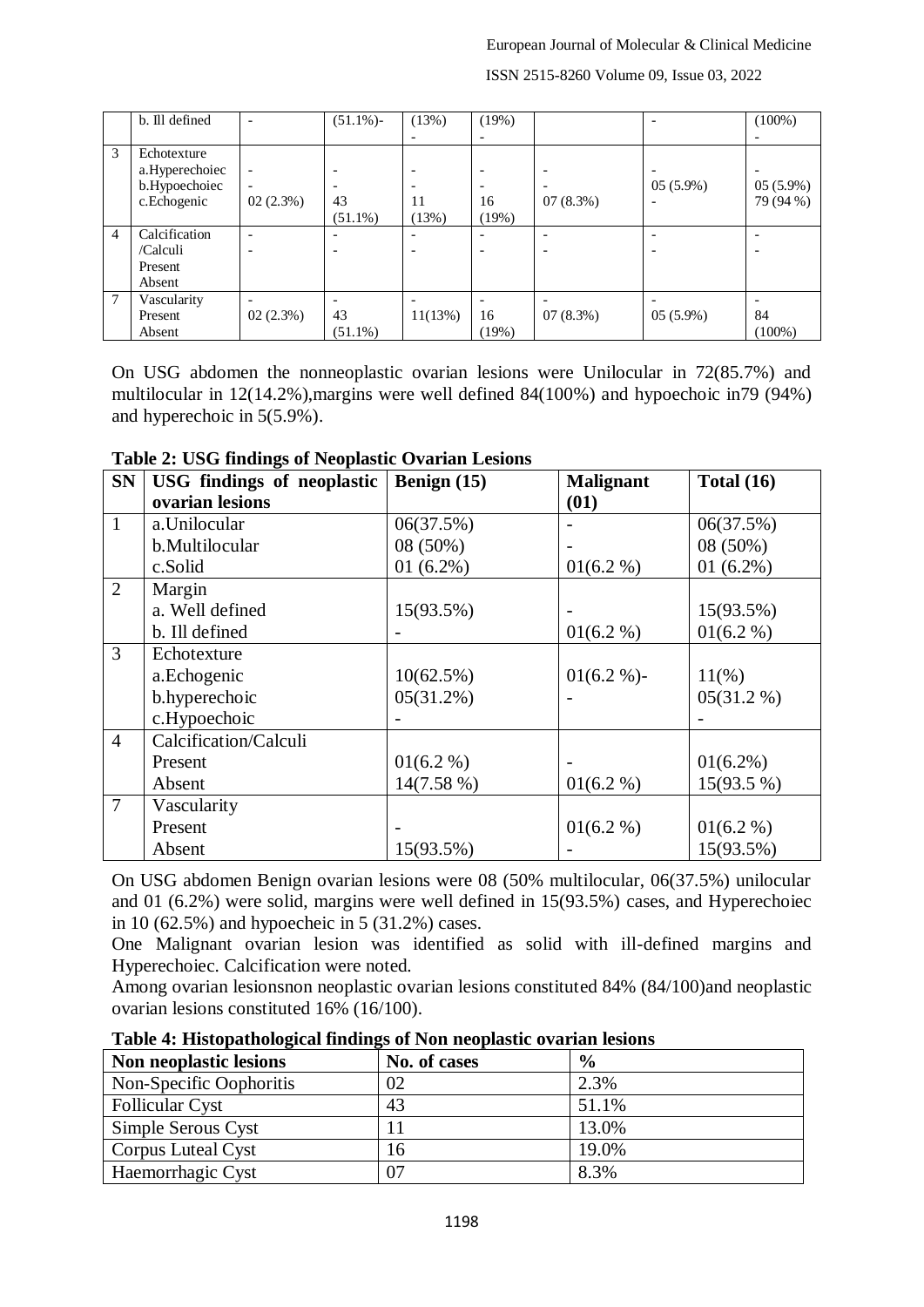ISSN 2515-8260 Volume 09, Issue 03, 2022

| Endometriosis & C<br>`vst<br>chocolate ( | 0 <sup>5</sup> | $5.9\%$ |
|------------------------------------------|----------------|---------|
| <u>тп</u><br>'otal                       | ОĦ             |         |

Among non-neoplastic ovarian lesions Follicular Cyst constituted 51.1% (43/84), next common was Corpus luteal cyst compromised 19% (16/84).

| <b>Table 5: Histopathological Patterns of ovarian Neoplastic lesions</b> |
|--------------------------------------------------------------------------|
|--------------------------------------------------------------------------|

| <b>Ovarian Tumours (16)</b>           | No. of cases | $\frac{0}{0}$ |  |  |
|---------------------------------------|--------------|---------------|--|--|
| Surface epithelial tumours (12) 75%   |              |               |  |  |
| Serous Cystadenoma                    | 09           | 56.2%         |  |  |
| Papillary Serous Carcinoma            | 01           | 6.25%         |  |  |
| Mucinous Cystadenoma                  | 02           | 12.5%         |  |  |
| Mucinous Cystadenocarcinoma           | 0            |               |  |  |
| Germ Cell Tumours (03) (18.7%)        |              |               |  |  |
| Dysgerminoma                          | 01           | 6.25%         |  |  |
| Mature Cystic Teratoma                | 02           | 12.5%         |  |  |
| Sex Cord Stromal Tumours (01) (6.25%) |              |               |  |  |
| Fibroma/Thecoma                       | 01           | 6.25%         |  |  |
| Total                                 | 16           | 99.5%         |  |  |



In our study among 16 neoplastic cases 87.5% (14) were benign and 12.5% (2) were malignant. Surface epithelial tumours tumours occupied 75% (12/16). Germ cell tumors constituted 18.7% (03/16) and sex cord stromal tumors constituted 6.2%(01/16).

Among surface epithelial tumors Serous Cystadenoma comprised 56.2% (09/16), Papillary Serous Carcinoma 6.25% (01/16), Mucinous Cystadenoma 12.5% (02/16).

Among germ cell tumors Dysgerminoma comprised 6.25% (01/16) and Mature Cystic Teratoma 12.5% (02/16).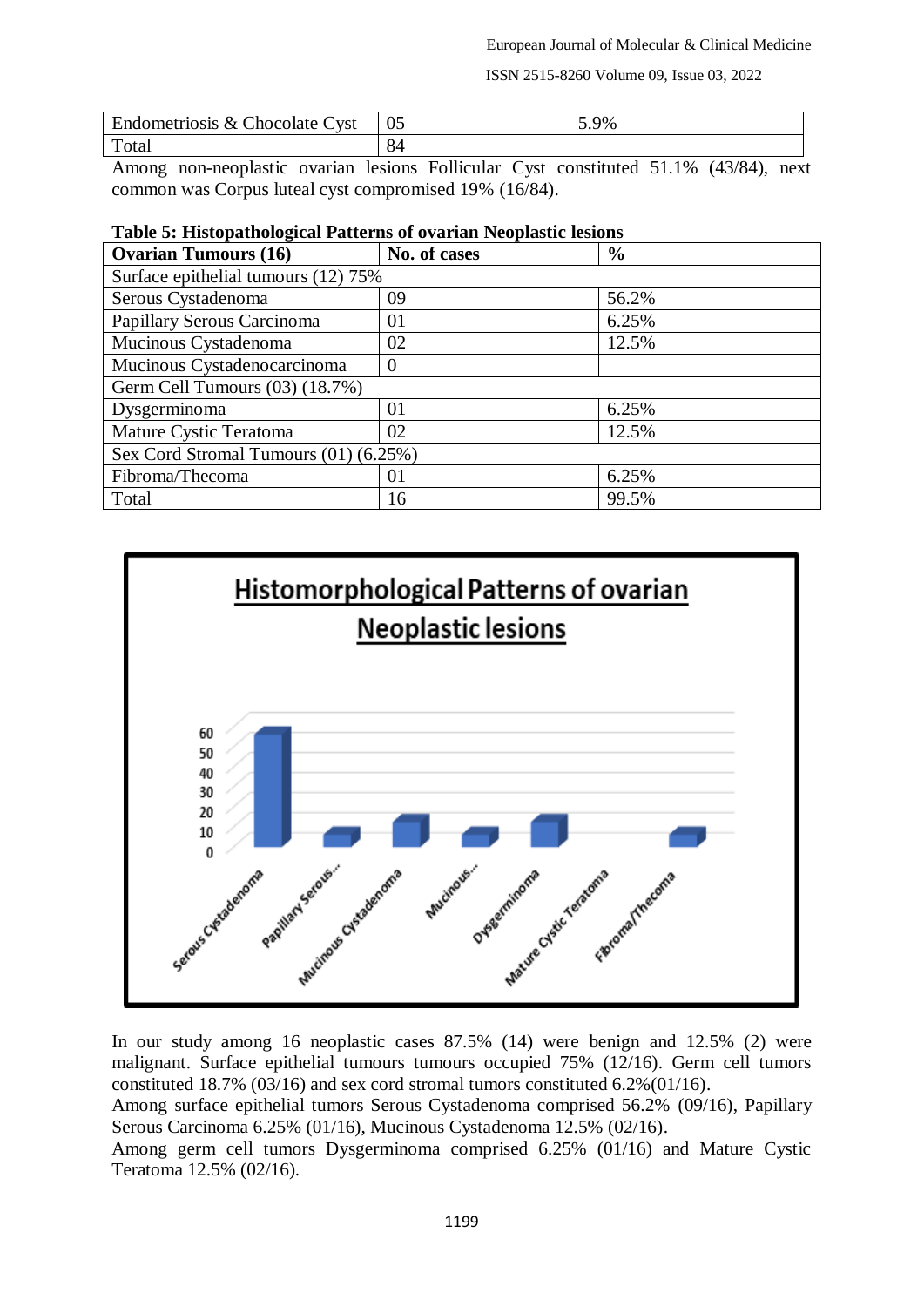| USG findings of non-    | <b>Clinical diagnosis</b> | <b>HPE</b>           | <b>Remarks</b>  |
|-------------------------|---------------------------|----------------------|-----------------|
| neoplastic<br>ovarian   |                           |                      |                 |
| lesions                 |                           |                      |                 |
| Non-Specific Oophoritis | Non-Specific              | Non-Specific         | True negatives  |
| (02)                    | Oophoritis (02)           | Oophoritis (02)      |                 |
| Follicular Cyst (43)    | Follicular Cyst (43)      | Follicular Cyst (43) | True negatives  |
| Simple Serous Cyst (11) | Simple Serous Cyst        | Simple serous cyst   | True negatives  |
|                         | (11)                      | (9)                  |                 |
|                         |                           | Simple<br>Serous     | False positives |
|                         |                           | Cystadenoma (2)      |                 |
| Corpus Luteal Cyst (16) | Corpus Luteal Cyst        | Corpus Luteal Cyst   | True negatives  |
|                         | (16)                      | (16)                 |                 |
| Haemorrhagic Cyst (07)  | Haemorrhagic Cyst         | Haemorrhagic Cyst    | True negatives  |
|                         | (07)                      | (07)                 |                 |
| Endometriosis<br>$\&$   | Endometriosis<br>$\&$     | Endometriosis<br>&   | True negatives  |
| Chocolate Cyst $(05)$   | Chocolate Cyst $(05)$     | Chocolate Cyst (05)  |                 |

**Table 6: Statistical comparison between USG, Clinical diagnosis and HPE on Non neoplastic ovarian lesions.**

In our study Specificity for non-neoplastic ovarian lesions is 97.6%

**Table 7: Statistical comparison betweenUSG, Clinical diagnosis and HPE on Neoplastic ovarian lesions.**

| <b>USG</b><br>ovarian<br>of | <b>Clinical diagnosis</b> | HPE $(16)$                        | <b>Remarks</b> |  |
|-----------------------------|---------------------------|-----------------------------------|----------------|--|
| Tumours (16)                |                           |                                   |                |  |
| Benign $(15)$               | Benign $(15)$             | Serous                            | True positives |  |
|                             |                           | Cystadenoma-09                    |                |  |
|                             |                           | Papillary<br>Serous               | False negative |  |
|                             |                           | Carcinoma-01                      |                |  |
|                             |                           | Mucinous                          | True positives |  |
|                             |                           | Cystadenoma -02                   |                |  |
|                             |                           | Cystic<br>Mature                  | True positives |  |
|                             |                           | Teratoma-02                       |                |  |
|                             |                           | Fibroma/Thecoma-01                | True positives |  |
| Malignant $(01)$            | Malignant $(01)$          | True positives<br>Dysgerminoma-01 |                |  |

Sensitivity –  $TP = 93.75\%$ TP+ FN Specificity –  $TN = 97.6%$ TN+ FP PPV– TP= 88.2% TP+ FP NPV – TP= 93.75% TP+ FN

In our study clinical and USG findings of neoplastic ovarian lesions with HPE shows sensitivity of 93.75%.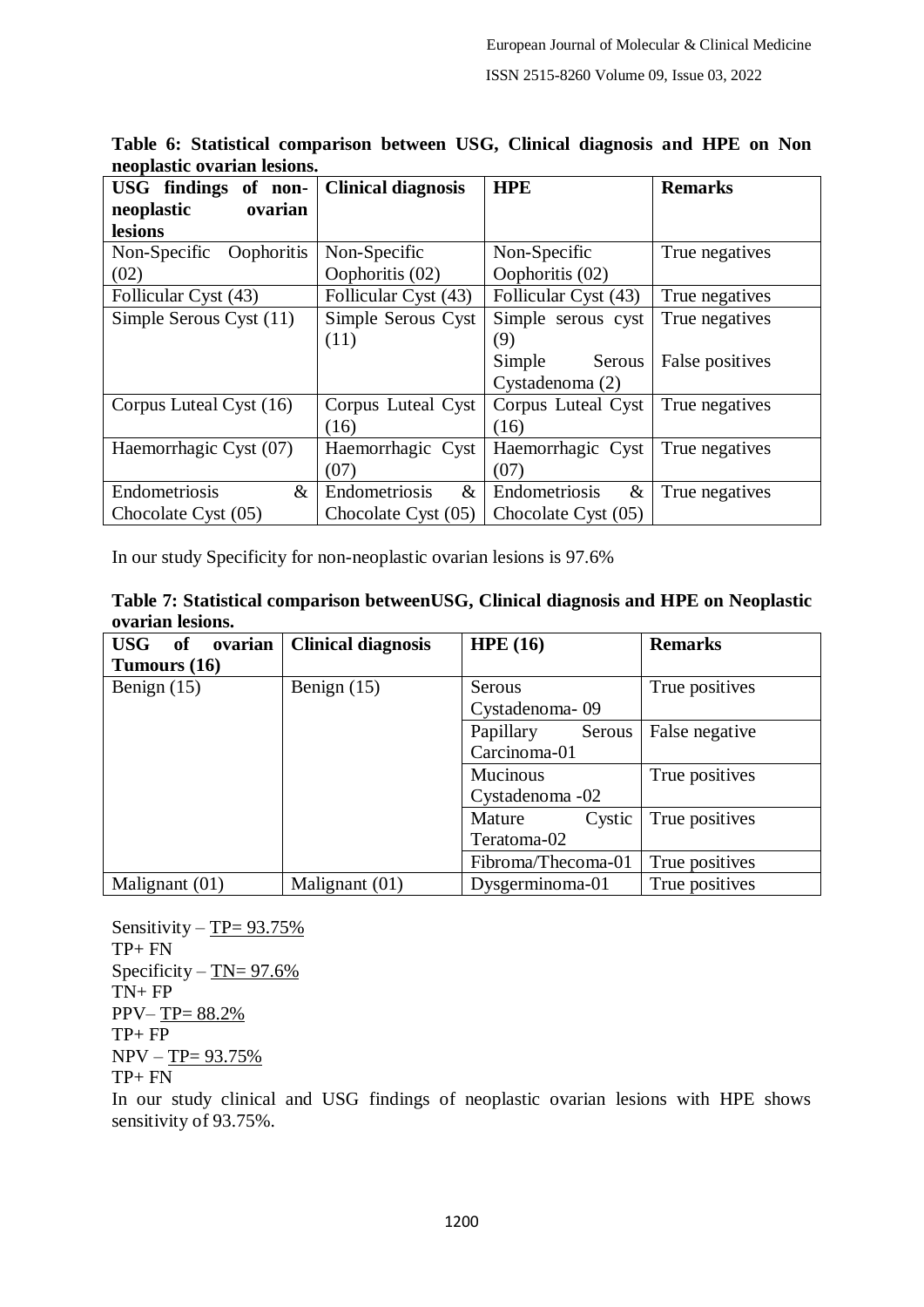#### **DISCUSSION**

(66.9%).

In our study age distributionranged from 10 to 70 years majority of the cases noted among 31-40 years constituting 37%and next common age group was among 21-30 years constituting 26%. In Purnima et al,  $^{[10]}$ study age of the patients ranged from 11 years to 71 years, median age being 50 years. Both benign and malignant ovarian tumours were found in all age groups. Overall, ovarian tumour was most prevalent in the age group of 21- 40 years Incidence of malignant ovarian was most frequent in 51-60 years age group. In Rizwana et al,<sup>[11]</sup> study the mean age of the patients was  $33.9 \pm 12.24$  years. The age range was from 15 years to 70 years. Ovarian cysts were commonly seen in age group between 30 - 39 years. In Shradda et al,  $^{[12]}$  study mean age for non-neo-plastic, benign, and malignant masses were 35, 39, and 41 years, respectively. Maximum number of benign cases (44/123) was noted in the 31–40 years age group, and the malignant cases were more common (10/14) in the 31–50 years age group. In Purti Agrawal et al,<sup>[13]</sup>study the peak incidence of ovarian tumors was seen in the third- and fifth-decades accounting for 22.6% (51 cases/226 cases) and 26.5%  $(60/226)$ , respectively. In Poonam Sharma et al, <sup>[14]</sup> studymajority of the patients were seen in 5 th decade of life with age range of 21-76 years.InPriyanka D Dhende et al,<sup>[15]</sup> study, the women affected were in the age range of 9 to 80 years with the mean of 38.6 years. Overall, the peak was seen at 31-40 years of age. The benign ovarian tumors were most common in the age group of 31-40yrs, borderline 41 -60yrs and malignant 11-20yrs. The youngest patient, 9yrs old female child was diagnosed as Yolk sac tumor of the ovary and the eldest patient, 80yrs old female was diagnosed as benign mixed epithelial tumor (benign mucinous cystadenoma with Brenner component in mural nodule). In Kathikar et al, [16] study most of the benign tumour were observed in the age group of 20- 40yr, while most of the malignant tumours cases were common in elderly  $($ >40 years) age group. In Vinitha et al,<sup>[17]</sup>study among the neoplastic lesions, 91.1% (51/56) were benign, 7.1% (4/56) were malignant and there was only 1.8% (1/56) with borderline malignant histopathology. Maximum number of benign ovarian tumors was in the 21–40-year age group and a similar number in the 41–60 year age group. All the malignant tumors [100% (4/4)] were in the 41–60-year age group. In the Present study multiparous women constituted75%,primiparous 20%, and nulliparous women 5%. In Rizwana et al,<sup>[11]</sup>study the number of nulliparous patients were 53 out of 160 (33.12%) while as the number of parous (para 1, para 2, para 3) patients were 107 out of 160

In our study most common clinical presentation was abdominal discomfort whichconstituted 22%,Abdominal pain 15%, urinary symtoms 6%,history of weight loss in one patient, Dysmenorrhea in 11%, Mass per abdomen in 8%, Amenorrhea 12%, Heavy Menstrual Bleeding 6% and 10% cases were Asymptomatic. In Purnima et al,  $[10]$  study the most common clinical presentation was pain abdomen. In Purti Agrawalet al,<sup>[13]</sup>study the most common presenting complaint was pain in abdomen (115 cases, 50.9%) followed by the lump n abdomen (66 cases, 29.2%) irrespective of the nature of the tumor. Ascites, anorexia, and weight loss were more commonly observed in borderline and malignant tumors. Menstrual irregularities, excessive bleeding, and postmenopausal bleeding were the presenting complaints in the 27 cases (11.9%). In Rizwana et al, [11] study39.4% of patients presented with pain lower abdomen, 25 % of patients presented with pain and swelling, 10.6% with polymenorrhagia, 10.0% with abdominal lump, 6.3% patients with amenorrhoea, 4.4 % with retention of urine, 2.5% patients with postmenopausal bleeding and 1.9 % with menorrhagia.InPriyanka D Dhende study,<sup>[15]</sup>the most common presentation in benign and malignant ovarian tumors was abdominal pain seen in 76 (64.4%) and 10(45.4%) cases respectively whereas most common presentation in borderline ovarian tumors was abdominal distension in 4 (44.4%) cases.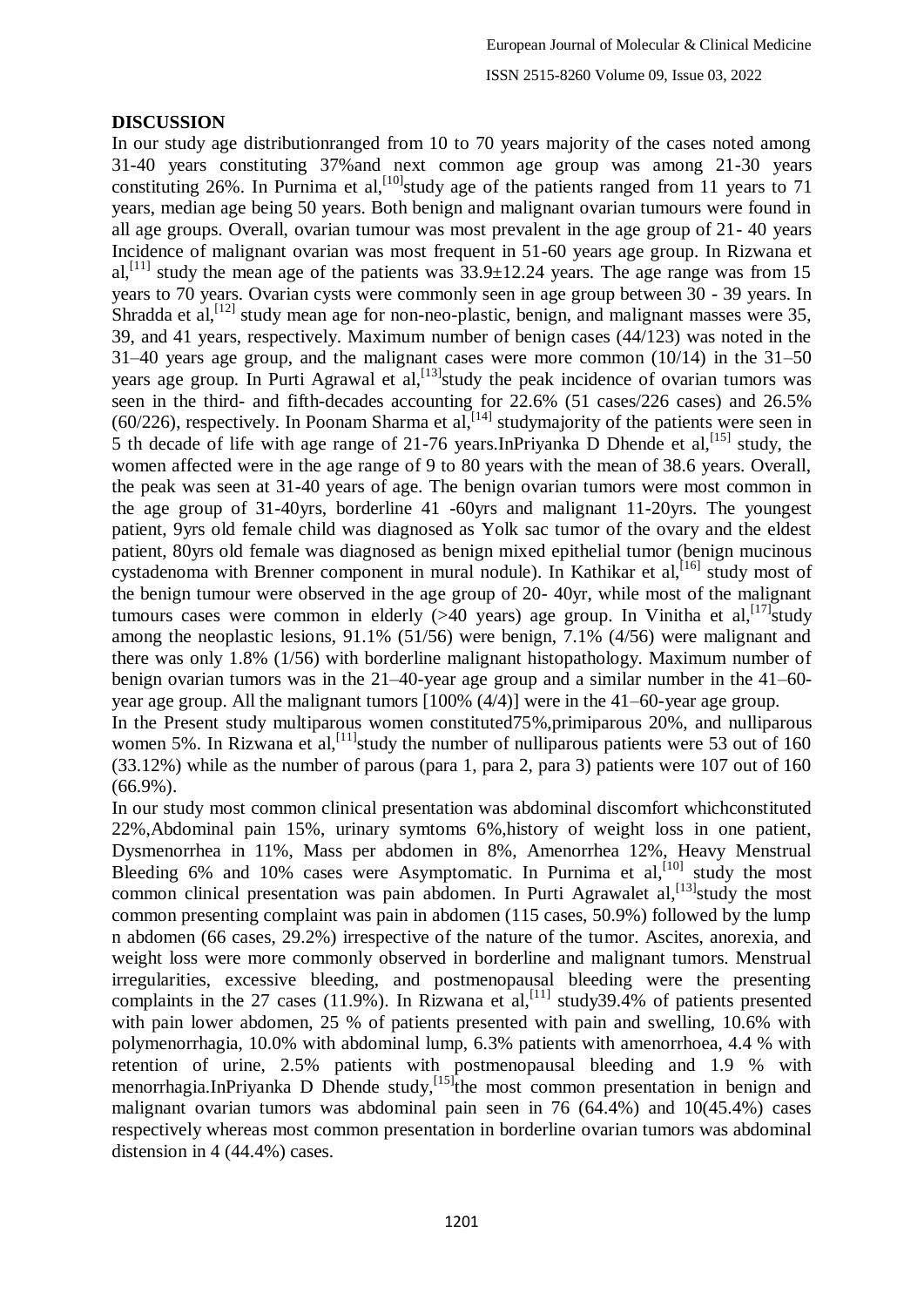In ourstudy bilateral ovarian involvement was seen in 20% cases, right ovary was involved in 60 cases (60 %) and left ovary was involved in 20 cases (20%). In Rizwana et al, [11] study bilateral ovarian involvement was seen 64 (13.1%), Right ovary was involved in 64 cases (40 %) and left ovary was involved in 75 cases (46.8%).

In ourstudy benign tumors  $(87.5%)$  andmalignant tumors  $(12.5%)$ . In Rizwana et al,<sup>[11]</sup>the incidence of benign tumour was 71.87%, borderline tumour was 1.9% and malignant tumour was 28.12% in our study which was comparable to study conducted by Purnima et al,<sup>[10]</sup>where she found that benign tumors  $(82.6%)$  were the most common; followed by malignant tumors (12.8%) and borderline tumors (4.6%).

| <b>Ovarian tumors</b>                    | Purnima<br>et al, $^{[10]}$ | <b>Rizwana</b><br>In<br>et al study, $^{[11]}$ | <b>Poonam</b><br><b>Sharma</b><br>et al, $^{[14]}$ | Priyanka<br><b>Dhende</b><br>D<br>et al, $^{[15]}$ | <b>Present</b><br>study |
|------------------------------------------|-----------------------------|------------------------------------------------|----------------------------------------------------|----------------------------------------------------|-------------------------|
| epithelial cell $\vert$ 60.6%<br>Surface |                             | 65%                                            | 69.6%                                              | 40.9%                                              | 75%                     |
| tumors                                   |                             |                                                |                                                    |                                                    |                         |
| Germ cell tumors                         | 36.6%                       | 7.5%                                           | 25.8                                               | 36.3%                                              | 18.7%                   |
| Sex cord stromal tumors                  | $\overline{\phantom{0}}$    | 2.5%                                           | $4.1\%$                                            | -                                                  | 6.25%                   |

**Table 8: Comparative studiesrelated to Ovarian tumors**

In our study among 16 neoplastic cases Surface epithelial tumours tumours occupied 75% (12/16). Germ cell tumors constituted 18.7% (03/16) and sex cord stromal tumors constituted 6.2% (01/16). In study conducted by Purnima et al10surface epithelial tumour was the commonest type of tumour (60.6%) followed by germ cell tumour (36.6%). Out of 106 epithelial tumours, 86 (81.1%) were benign, 8(7.5%) were borderline and 12(11.3%) were malignant.InPriyanka D Dhende,<sup>[15]</sup> study the most common category of malignant ovarian tumor was surface epithelial tumor seen in 40.9% cases followed by germ cell tumors seen in 36.36% cases. The most common malignant ovarian tumor was primary mucinous carcinoma seen in 7 (31.8%) cases out of 22 malignant ovarian tumors. In Poonam Sharma et al, [14] studyOnHistopathological evaluation, out of 194 cases, 86.6% were benign, 3.6% borderline and 9.8% malignant. Surface Epithelial tumours were the commonest tumour (69.6%) followed by germ cell tumours (GCT) (25.8) and sex cord stromal tumours (4.1%). In Purti Agrawalet al13studymost common histological type was SETs in our study. Benign tumors were the most common accounting for 61.1% (138 cases/226 cases). Among these, mucinous cystadenoma (42 cases/138 cases, 30.4%) was the most common. A total 16 cases (7.1%) of borderline category and 72 cases (31.9%) of malignant ovarian tumors out of total 226 cases were diagnosed. In Rizwana et al study,<sup>[11]</sup>commonest type of tumour as per WHO classification was surface epithelial tumours (65%) followed by germ cell tumour (7.5%) followed by sex cord stromal tumours (2.5%). Metastasis was seen in 3.1% of cases. Benign tumours were common in all age groups as compared to malignant tumours. A higher incidence of malignancy was found in the age group 30-39 years.

| <b>Classification</b>  | <b>of</b> | Purnima                     | Purti               | <b>Poonam</b> | Priyanka         | <b>Present</b> |
|------------------------|-----------|-----------------------------|---------------------|---------------|------------------|----------------|
| <b>Ovarian tumours</b> |           | et                          | Agrawal<br>et       | <b>Sharma</b> | D Dhende         | study          |
|                        |           | $al,$ <sup>[10]</sup> study | al, $^{[13]}$ study | et al, $[14]$ | $al.$ [15]<br>et |                |
|                        |           |                             |                     | study         | study            |                |
| Serous Cystadenoma     |           | 50 (47.1 %)                 | 53                  | 82            |                  | $09(56.2\%)$   |
| <b>Borderline</b>      | serous    |                             |                     | 12            |                  |                |
| tumour                 |           |                             |                     |               |                  |                |
| Papillary              | Serous    | $8(7.5\%)$                  | 31                  | 12            |                  | 01(6.25%)      |

**Table 9: Comparative studiesrelated to Classification of Ovarian tumours**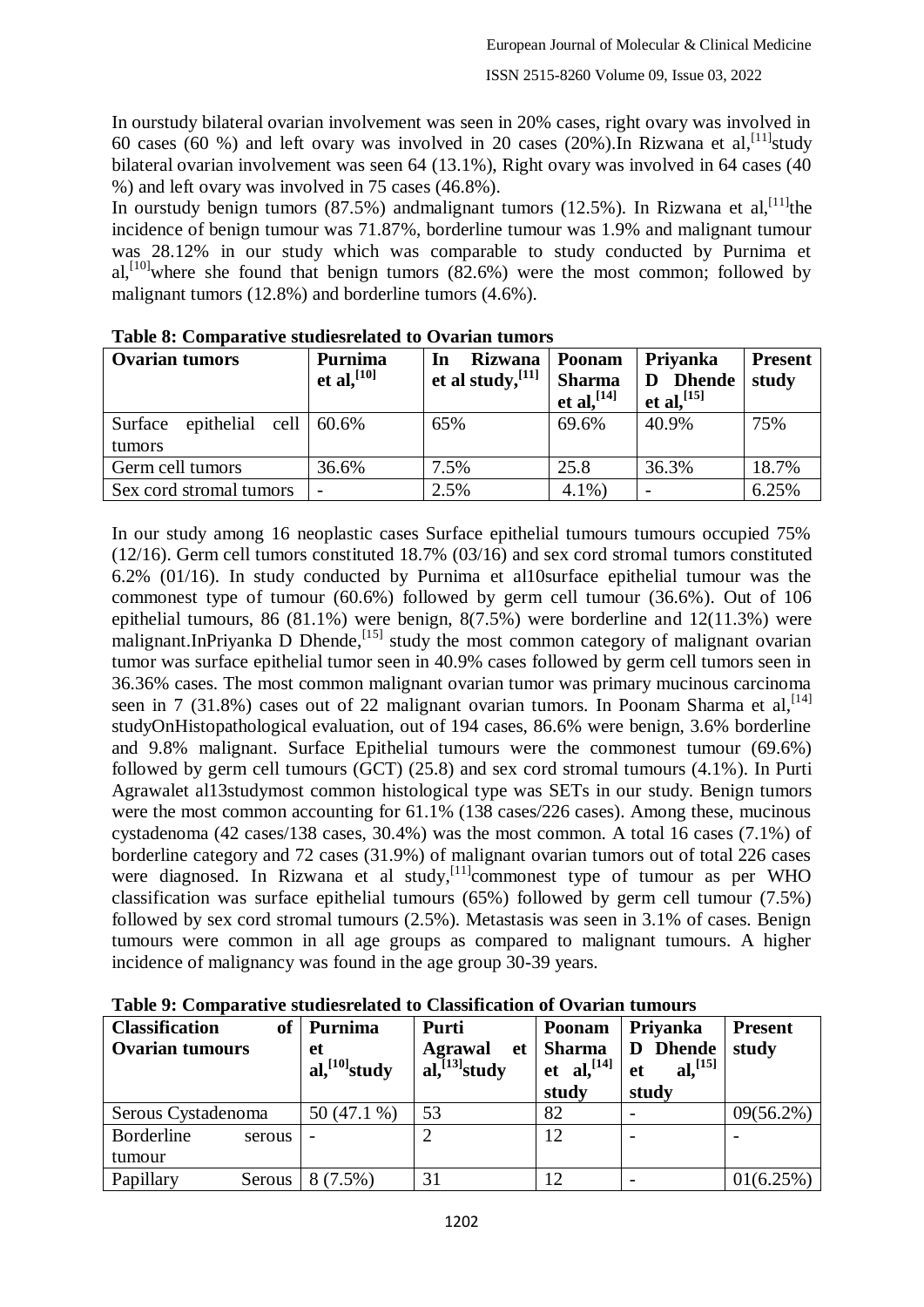| Carcinoma             |            |                |                |   |              |
|-----------------------|------------|----------------|----------------|---|--------------|
| Mucinous Cystadenoma  | 34 (32%)   | $\overline{4}$ | 15             |   | 02(12.5%)    |
| Mucinous Cystadenoma  | $8(7.5\%)$ | 14             |                |   |              |
| fibroma               |            |                |                |   |              |
| <b>Mucinous</b>       | $2(1.9\%)$ | 16             | 3              |   |              |
| Cystadenocarcinoma    |            |                |                |   |              |
| Mature Teratoma       | 52 (92.8%) | 34             | 47             |   | $02(12,5\%)$ |
| Immature teratoma     | $2(3.6\%)$ |                |                |   |              |
| Dysgerminoma          | $2(3.6\%)$ | 3              |                | 3 | 01(6.25%)    |
| Fibroma               | 2(20%)     | 5              | $\overline{2}$ |   | 01(6.25%)    |
| Sex cord tumour with  | 2(20%)     |                |                |   |              |
| annular tubules       |            |                |                |   |              |
| Granulosa cell tumour | $6(60\%)$  | 9              | 4              | 3 |              |

ISSN 2515-8260 Volume 09, Issue 03, 2022

In our studyamong 16 neoplastic casesSurface epithelial tumours tumours occupied 75%(12/16). Germ cell tumors constituted 18.7% (03/16) and sex cord stromal tumors constituted 6.2%(01/16).Among surface epithelial tumors Serous Cystadenoma comprised 56.2% (09/16), Papillary Serous Carcinoma6.25% (01/16), Mucinous Cystadenoma 12.5%  $(02/16)$ .

Among germ cell tumors Dysgerminoma comprised 6.25% (01/16)and Mature Cystic Teratoma 12.5% (02/16). In Purnima et al,<sup>[13]</sup> study among surface epithelial tumours, serous tumours were more common (54.7%) than mucinous tumours (41.5%). Serous cystadenoma (47.1%) was the most common benign epithelial tumour followed by mucinous cystadenoma (32%). Among malignant tumours, serous cyst adenocarcinoma was the most common malignant epithelial tumour (7.5%). Among the germ cell tumors, mature teratoma was the commonest histopathological type Among the sex cord stromal tumors, Granulosa cell tumor was the commonest histopathological type. In In Vinitha et al,<sup>[17]</sup> study Serous cyst adenomas (44.6%), followed by Germ Cell tumors (23.2%) and mucinous cyst adenoma (17.8%) were the most common benign tumors. The rest were 2 cases of Fibroma and 1 case of granulosa cell tumor. Of the 4 malignant tumors, 2 were mucinous cyst adenocarcinoma, 1 each of Serous cystadenocarcinoma and endometrioid adenocarcinoma. The borderline tumor belonged to the Mucinous group.InSumaira Yasminet al18studycommonest histological pattern was epithelial tumours (76.5%) including both benign and malignant tumours. The commonest benign tumour was serous cyst adenoma (24%) followed by mature cystic teratoma (18%). Common malignant ovarian tumours were granulosa cell tumours and Endometriod carcinoma (each  $28.5\%$ ). In Rizwana et al study, [11] ovarian cyst was serous cystadenoma type in 22.5%, mucinous cystadenoma type in 19.4%, mucinous cystadenocarcinoma (10.6%), haemorrhagic corpus luteal cyst type in 15.1%, serous cystadenocarcinoma 8.1%, mature cystic teratoma 5%.In Poonam Sharma et al study, [14]Among surface Epithelial Tumours (ET), Serous tumours (82.2%) were commonest followed by Mucinous tumours (14.1%). Serous cystadenoma was the commonest epithelial tumour followed by Mucinous cystadenoma and Serous cystadenocarcinoma and Serous cyst adenofibroma. Among Germ cell tumours (GCT), mature cystic teratoma was the commonest tumour. Single case each of immature teratoma, dysgerminoma and yolk sac tumour were also seen. Eight cases of sex-cord stromal tumours (SST) were seen, including 4 cases of granulosa cell tumour and 2 cases each of fibroma and fibrothecoma. All the sex cord tumours were benign.

Vinitha et al,<sup>[17]</sup>Among the non-neoplastic masses, commonest was endometriotic cyst 34.5% (29/84), followed by inclusion cysts 28.5% (24/84). Abnormal menstrual patterns followed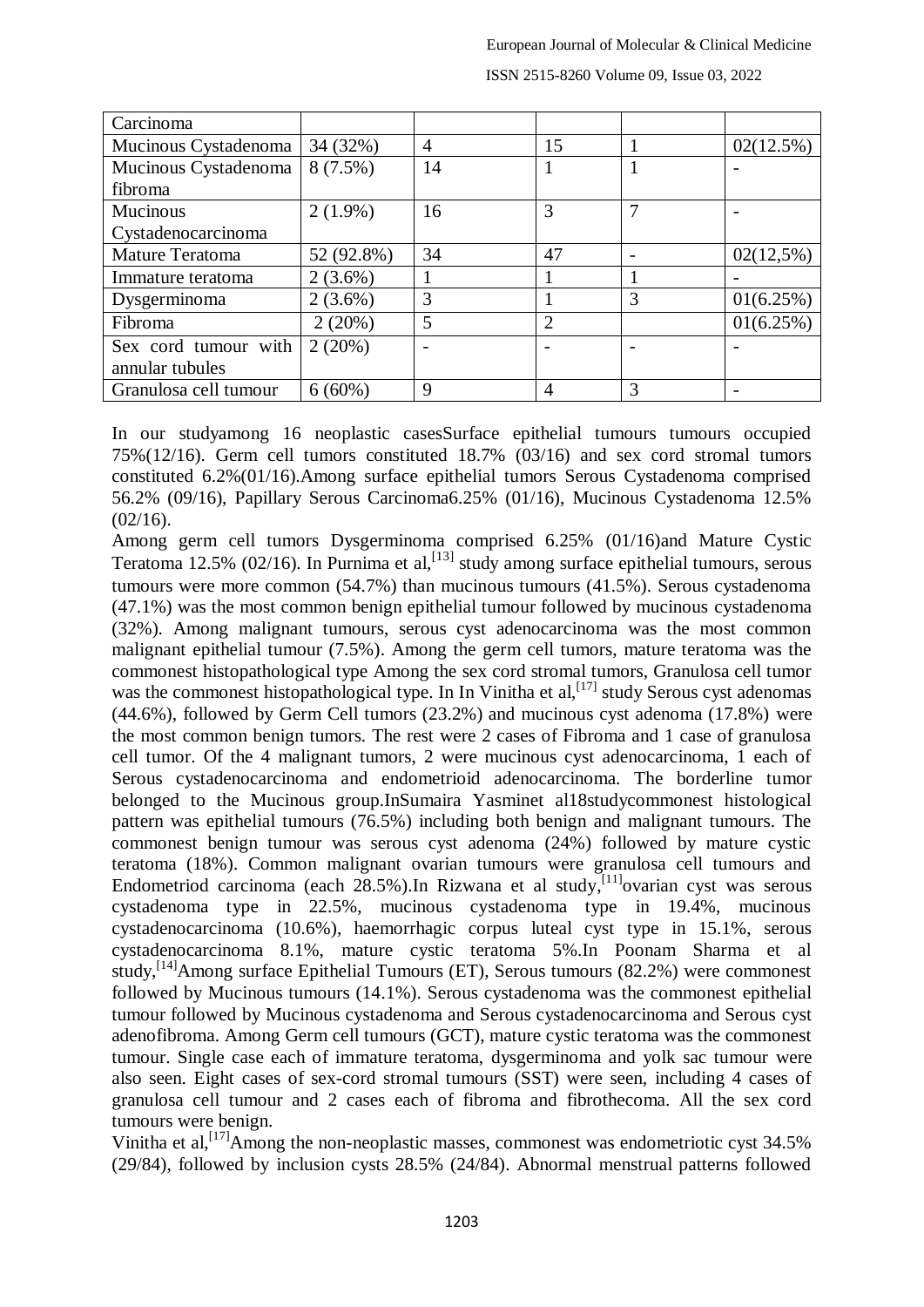by abdominal pain were the major presenting symptoms in these patients. Purti Agrawalet al,<sup>[13]</sup> The most common surgical specimen in benign and borderline ovarian tumors was cystectomy constituting 57.3% (79/138) and 43.8% (7/16), respectively, whereas in malignant ovarian tumors, the most common surgical specimen was transabdominal hysterectomy with bilateral salpingo-oophorectomy (TAH + BSO) with or without omentum constituting 80.6% (58/72).

#### **CONCLUSION**

Weanalysed 100 ovarian lesions with respect to their clinical and histopathological profile. Abdominal discomfortwas the most common clinical presentation. Benign tumours were more common than malignant ones across all age groups. On histopathological examination, tumours originating from the surface epithelium were the most common variant. Radiology has less specificity and but is complementary for diagnosing few malignant cases. Biochemical markers were contributory to distinguish benign and malignant cases. The size of the tumor is not related to the nature of the tumor but presence solid elements makes malignancy more likely.

#### **REFERENCES**

- 1. Berek JS, Natarajan S. Ovarian and fallopian tube cancer. In: Berek JS (Ed). Berek and Novak's Gynaecology, 15th edition. Wolter Kluwer Health (India) Private Limited; 2012. pp. 1350-427
- 2. Brown DL, Dudiak KM, Laing FC. Adnexal masses: US characterization and reporting. Radiology 2010;254(2):342-54
- 3. Bhuvanesh U and Logambal A. Study of ovarian tumours. J ObstetGynaecol India. 1978;28: 271-77
- 4. Scully RE. Ovarian tumours. A review. Am J Pathol. 1977;87(3): 686-719.
- 5. Gupta N, Bisht D, Agarwal AK, Sharma VK. Retrospective and prospective study of ovarian tumours and tumour-like lesions. Indian J PatholMicrobiol. 2007;50(3):525-27.
- 6. Pudasaini S, Lakhey M, Hirachand S, Akhter J, Thapa B: A study of ovarian cyst in a tertiary hospital of Kathmandu valley. Nepal Med Coll J. 2011;13(1):39-41.
- 7. Kumar P, Malhotra N. Jeffcoate's Principles of Gynaecology Seventh edition. 2008.
- 8. Berek and Novak's Gynaecology, 15th edition. Lippincott Williams and Wilkins, 2012, 1560 pp
- 9. Kayastha S. Study of ovarian tumors in Nepal Medical College Teaching Hospital. Nepal Med Coll J. 2009;11:200-2
- 10. Purnima Upreti, GaddamThapasya ReddyA retrospective observational study of clinicopathological spectrum of ovarian tumors The New Indian Journal of OBGYN. 2021 (January-June);7(2)
- 11. Rizwana Habib Kant\*, Shagufta Rather, Sabia RashidResearch Article Clinical and histopathological profile of patients with ovarian cyst presenting in a tertiary care hospital of Kashmir, India Kant RH et al. Int J Reprod Contracept Obstet Gynecol. 2016 Aug;5(8):2696-2700
- 12. Sharadha SO Sridevi T. A. Renukadevi T. K. Gowri R. Binayak Debbarman Indra Ovarian Masses: Changing Clinico Histopathological Trends V The Journal of Obstetrics and Gynecology of India (January–February 2015) 65(1):34–38 Changing Clinico Histopathological Trend
- 13. Purti Agrawal, Deepak Gangadhar Kulkarni1 , PreetiRihal Chakrabarti, Sapna Chourasia2 , Monal Dixit, Kapil Gupta Journal of Basic and Clinical Reproductive Sciences  $\cdot$  July - December 2015  $\cdot$  Vol 4  $\cdot$  Issue 2Clinicopathological Spectrum of Ovarian Tumors: A 5 Year Experience in a Tertiary Health Care Center